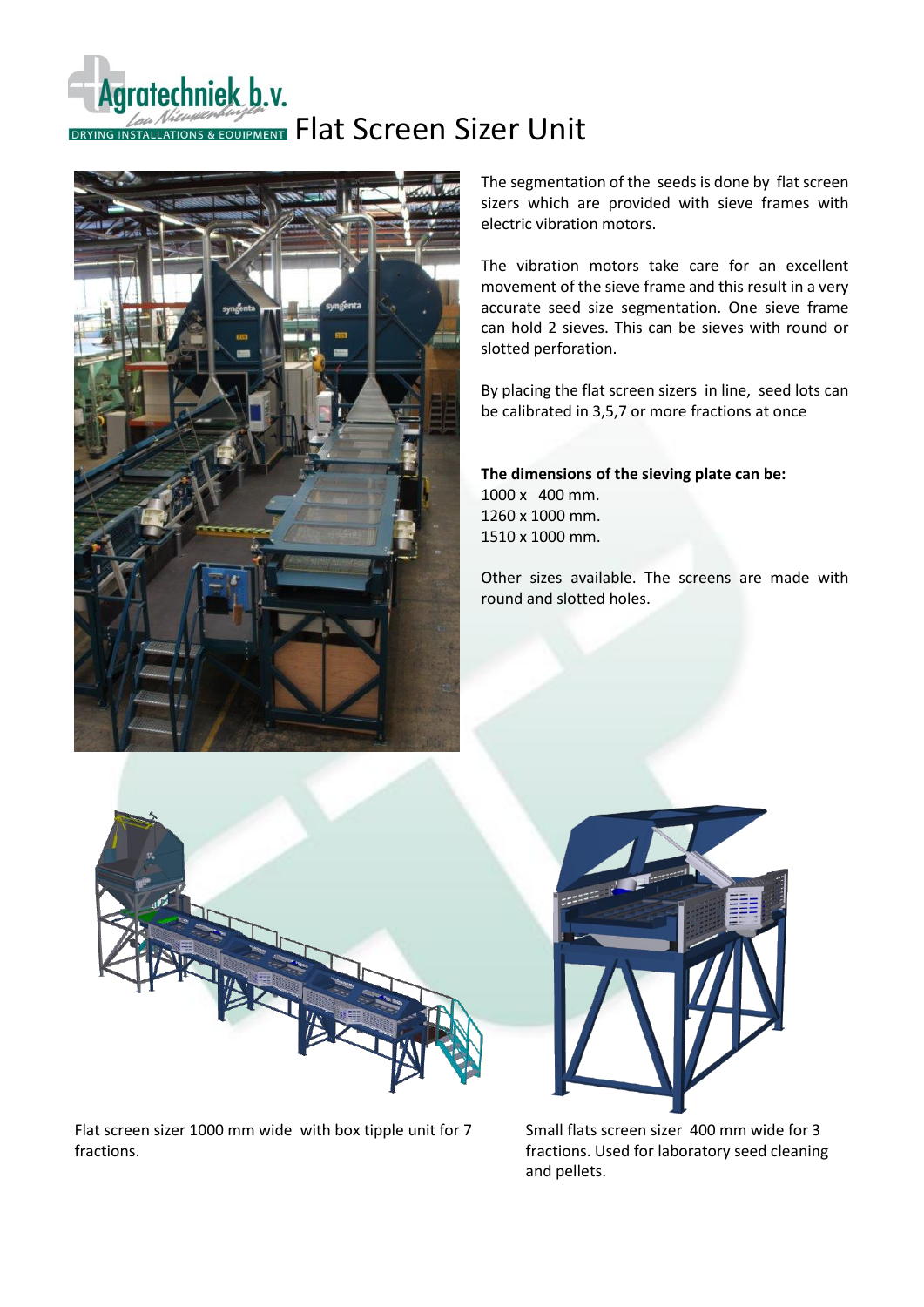

### **Seed Supply:**

Seed can be supplied by hopper bins or with a box tipple unit. The seed supply unit for hopper bins can hold 4 hopper bins. The seed supply is done by a feeding belt. The speed of the dosing belt is adjustable. This result in a very smooth and uniform seed supply. The seed supply can also be done by a box tipple unit. The tipple unit can empty different kind of storage bins. The seeds will be collected in a funnel shape bin and from there dosed to the sizer by a dosing belt.





Seed supply belt hopper bin installation.

\* Double hopper bin supply unit have two small dosing funnels.

\*\* Box tipple supply unit have one larger dosing funnel.



Box tipple unit Continues seed supply by vacuum systems on a hopper bin.



The hopper bins on top dose the seeds in the lower hopper bins. From there seeds will be transported by a belt to the flat screen sizer.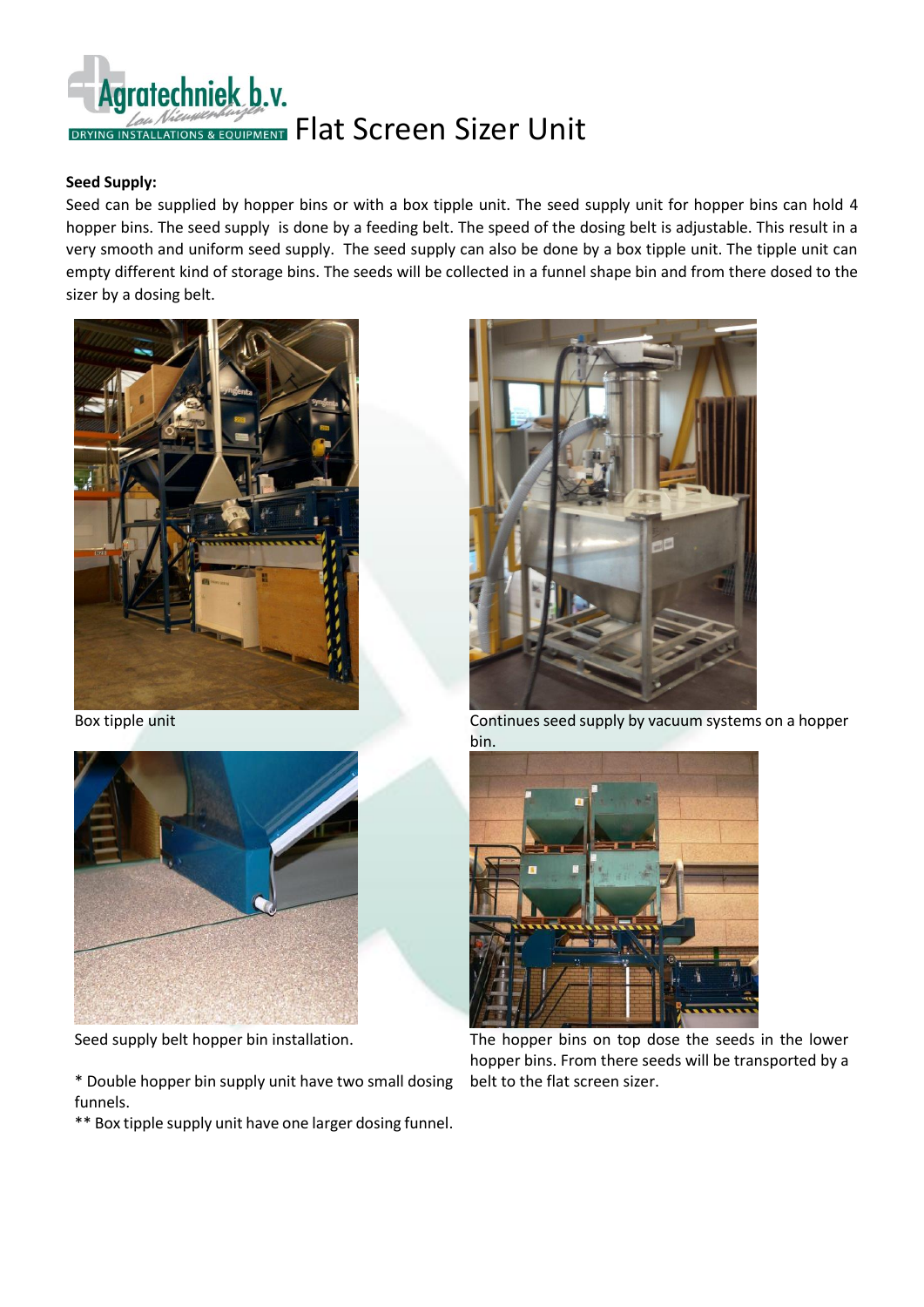

#### **Sieve frame:**

The sieve frame stand on four air shock absorbers and two vibration motors take care for the movement of the sieve frame. This combination result in an excellent movement of the sieve frame and a very good and accurate calibration process. Other real benefit is that the flat screen sizer is very quiet and that the main frame does not vibrate and send no vibrations to the floor.



mounted on the sieve shock absorber. frame.

Two vibration motors are Sieve frame is mounted on four air

cylinders lock the sieves automatically in the sieve frame.



#### **Calibration of seeds:**

Sieve plate is 100 cm wide. High capacity with excellent accuracy will be a achieved because of the big screen surface.